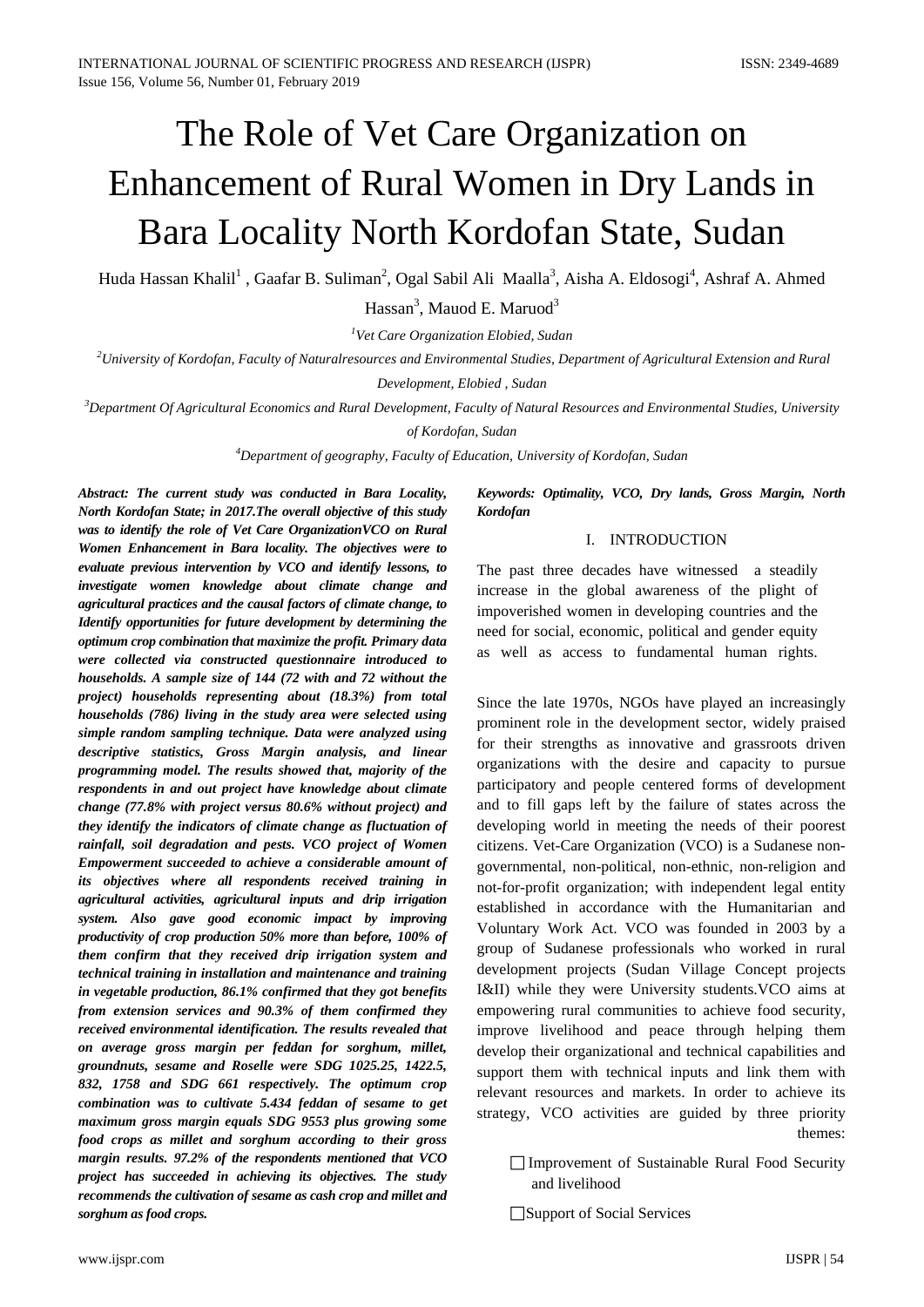#### □ Community development and peace building

Women make significant contributions to the rural economy in all regions of the world. In developing countries, women make up on average about 40 per cent of the agricultural labour force, ranging from 20 per cent in Latin America to 50 per cent or more in certain parts of Africa and Asia. Women's roles range from being cultivators on their own or others' plots – as unpaid or paid workers, employers or employees – to being wagelaborer's in on- and off-farm enterprises, alongside their key role as providers of unpaid care work in their households and communities. However, in many settings women face more constraints than men in accessing key productive resources such as land and services such as credit, extension and social protection; they face wage discrimination in rural labour markets and often work without remuneration on family farms. This limits their capacity to contribute to agricultural production and take advantage of new opportunities. On average women spend 85–90 percent of their time each day on household food preparation, child care and other household chores. Women's triple work burden in the productive, reproductive and social spheres, in contrast to men's, limits their potential to take advantage of new opportunities. (FAO andSOFA,2011). The Beijing Declaration and Platform for Action (1995) emphasized the need for the formulation and implementation of policies and programmes that improve the situation of women producers in rural areas increase their incomes and provide household food security. Non-governmental organizations (NGOs) are now recognized as key third sector actors on the landscapes of development, human rights, humanitarian action, environment, and many other areas of public action,( Lewis,D,2007). The past three decades have witnessed a steadily increase in the global awareness of the plight of impoverished women in developing countries and the need for social, economic, political and gender equity as well as access to fundamental human rights. Women have achieved significant progress in some parts of world but continue to be marginalized and undervalued in the developing world (Augusto and Zahidi, 2005). Societal beliefs continue to hinder progress in women's empowerment in many parts of the developing world (Cohen, 2006). Compared to men, women in developing countries work longer, receive less money, have more responsibilities, have less schooling and have poorer health (Ghorayshi& Belanger, 1996). Since the 1980s, there has been considerable growth in the volume of research that focuses on the conditions, lives and experiences of women in developing countries have been witnessed (Ghorayshi& Belanger, 1996). As a result, almost every country has established policies, programs, and government ministries to deal with the issues facing women (Ghorayshi& Belanger, 1996).

Women play an important role in dry lands development, managing land, crops, forest and water resources, which affect the livelihood options of families.In many of the dry agricultural areas of the world, including much of Africa, women traditionally devote much of their time and effort to the land. They grow process, manage and market food and other natural resources. They may have gardens, work in the fields, raise small animals, co Many invest great vigour and energy into ensuring the day-to-day survival of their families and communities (Reynolds, et al., 2003). Recent discussions of climate change in rural areas including dry lands are important not only because of the threat of climate change itself, but also because this literature specifically attempts to illuminate the broader context of environmental, demographic and socioeconomic trends that shape vulnerability to climate change and are sometimes referred to as 'non-climate stressors' in climate change literature. There are a range of global trends that are affecting the prosperity and prospects of rural communities in developing countries (Dasguptaetal, 2014). Rural areas, globally, are particularly vulnerable to climate change, because of their already higher levels of reliance on agriculture and natural resources make them especially sensitive to climate variability, extreme climate events and climate change, and because of 'existing vulnerabilities' such as poverty, lack of investment, remoteness, isolation and poorer levels of education (Dasguptaet al, 2014). Land rights are important for the resilience of individuals, households and communities. Women tend to have access to and control of weaker 'bundles' of land rights as compared to their male counterparts in developing countries, although patterns are context specific,(UN, 2013; Deere and Doss, 2006; Adelman and Peterman, 2014). The root of inequality with respect to women's land rights is found in patriarchal gender norms in statutory and customary land tenure systems, as well as on-going processes of land privatization,(IFAD, 2006,and FAO, 2003,Agarwal, 1994and Adelman and Peterman, 2014).Women have limited decision-making authority and representation with respect to land, and institutional gender bias and capacity impede women's land rights, (Bezabih and Holden, 2010andSircar and Pal, 2014). In some dry land societies there are particularly strong patriarchal and communal sociocultural norms which can exclude women: In sub-Saharan Africa and Asia, settlement patterns are mainly (i.e. women settle in the husband's community and on his land) and women tend to be restricted to use rights derived from men through marital status, which is linked to male lineage,(Berge et al., 2014; Odgaard, 2012). A number of obstacles constrain dry land women's access to animal health care. In sub-Saharan Africa, the key factors have been identified by Miller (2011): men receiving most of the training and replacement stock; information being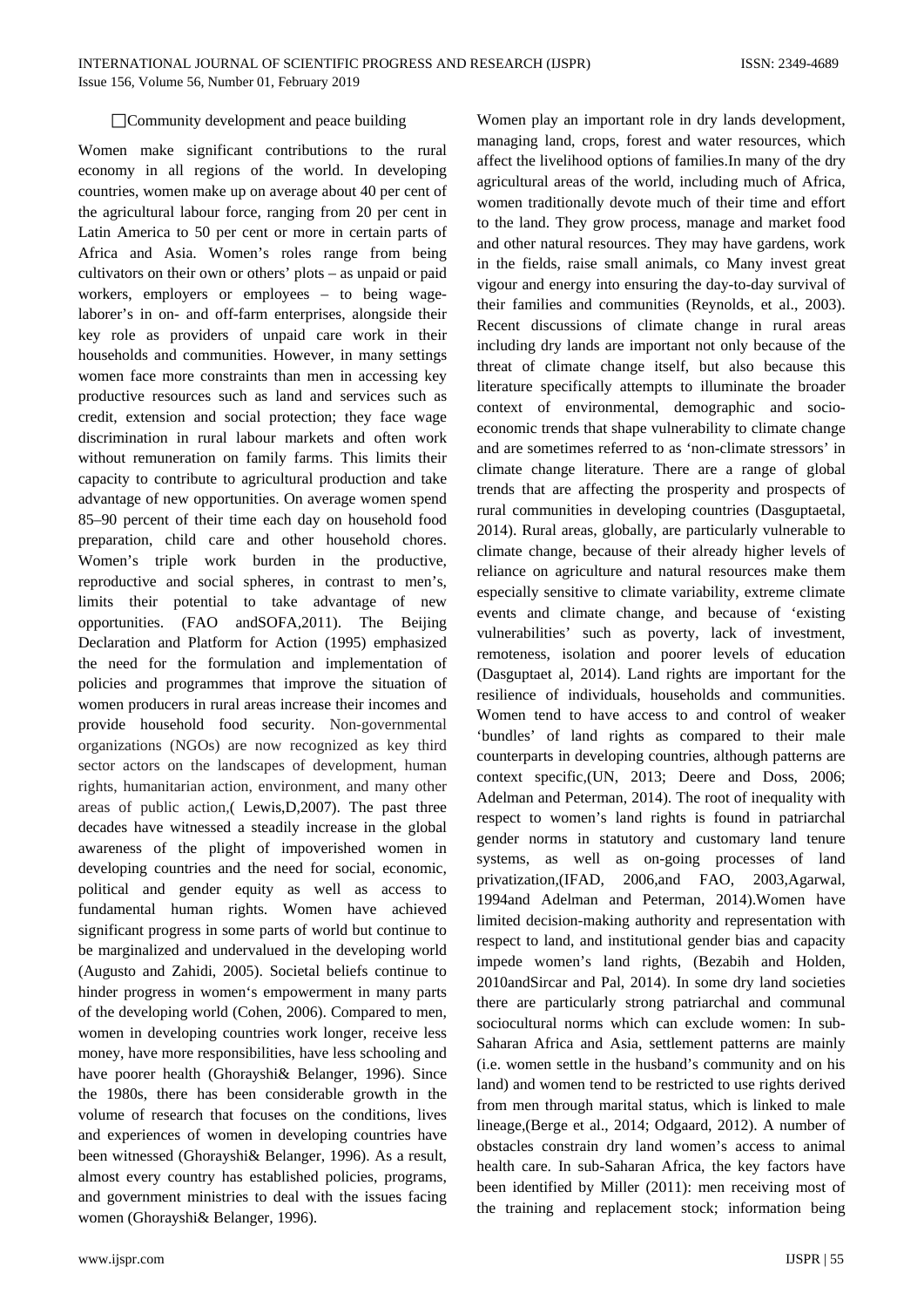shared through usually male-dominated dip tank committees or livestock producer groups;

Limited sharing of information by men with their wives, livestock training oriented towards men. Dry land women tend to have more limited access to markets than their male counterparts and opportunities are being missed because of the focus on larger stock. lack of access to credit because of a lack of collateral; limited experience in capturing value in value chains; limited access to markets; a lack of time for income generating activities; limited self-confidence; lack of access to family and community decision-making, including in development projects ,(Rota *et al*, 2012) Dry land girls and women tend to have much less access to education. Educational achievement overall is low for pastoral areas of African countries compared to national averages and girls fare worse than this, for example in Kenya (Krätli and Dyer, ibid).Resilient households tend to have higher levels of education and this was perceived to partially account for their higher levels of access to diverse sources of income, (UNDP, 2014).

### II. PROBLEM STATEMENT

Bara is one of North Kordofan 8 localities, and it lies in the northern part of the state, about 40 km from Elobeid and 740 km from Khartoum, with 361,000 inhabitants. The targeted areaof project six villages (Omgalaji, Aldrais, Omshegel, Altegour, Alsider and Algeneina villages, with 5,500 inhabitants) distributed in two administrative unit Jerejekh and Bara rural. The Agricultural system in the area is traditional rain–fed sector, women play crucial roles in food production, rearing of small animals and income generating activities. There are some perceived needs and constraints in the target population limit the contribution of women to household food security and improving livelihood standard in the project area including.

Environment of chronic draught, shortage and the social climate of patriarchy.

### **Objectives of the study**

The overall objective of this study was: to evaluate the role of Vet Care Organization on enhancement of rural women in dry lands.

While the specific objectives were distinguished as:

- 1. Evaluate previous intervention by vet care and identify effects
- 2. Investigate women indigenous knowledge about climate change and agriculture practices.
- 3. Identify opportunities for future prospect development.

#### III. MATERIALS AND METHODS

## **Data Sources**

In order to achieve the research objectives, the study utilized both primary and secondary data. The study focuses on household unit to fulfill the objectives. The secondary data were obtained from different sources, such as references, internet and workshop reports, journals, periodicals, previous studies and publications related to topic to gather essential information and data.

#### **Sampling techniques and sample size**

Primary data was collected from field using constructed questionnaire introduced to households by direct interviewing. Questionnaire was pre-tested and validated. A sample size of 144household represents about (18.3%) from total of households (789) living in the research area was selected appendix 2. Due to similarity in agriculture production conditions and great homogeneity of the small farmer household in socio-economic characteristics in terms of resource acquisitions, income source and consumption habits, the study adopted simple random sampling technique to reduce the sampling errors and increase the reliability of the results. From the six villages where the project works a total of 144 respondents were selected randomly

#### **Methods of analysis**

### **Descriptive statistics**

The study utilized descriptive statistical analysis (averages, frequency distribution and percentages) as well as infernal statistics, the importance of information obtained using statistics. (Musaab, 2011).

#### Gross margin analysis

Gross margin analysis was used for variable cost and returns analysis of the various crops grown in the study area, and it is a method of organizing data and information about the costs and returns of various alternative activities to calculate gross field returns. Itis necessary to know the field prices of crops and the total cost of production for each crop. The calculations are based on the following formulas:

Total Returns = productivity/Fed x selling price.

Net Returns  $=$  total returns  $-$  total variable cost

Hence the income from cash crops is quantified as the main source of household income. Other sources such as livestock and the off-farm incomes are also determined.

Returns of Livestock production is calculated as follows:

Income N x Q x S x P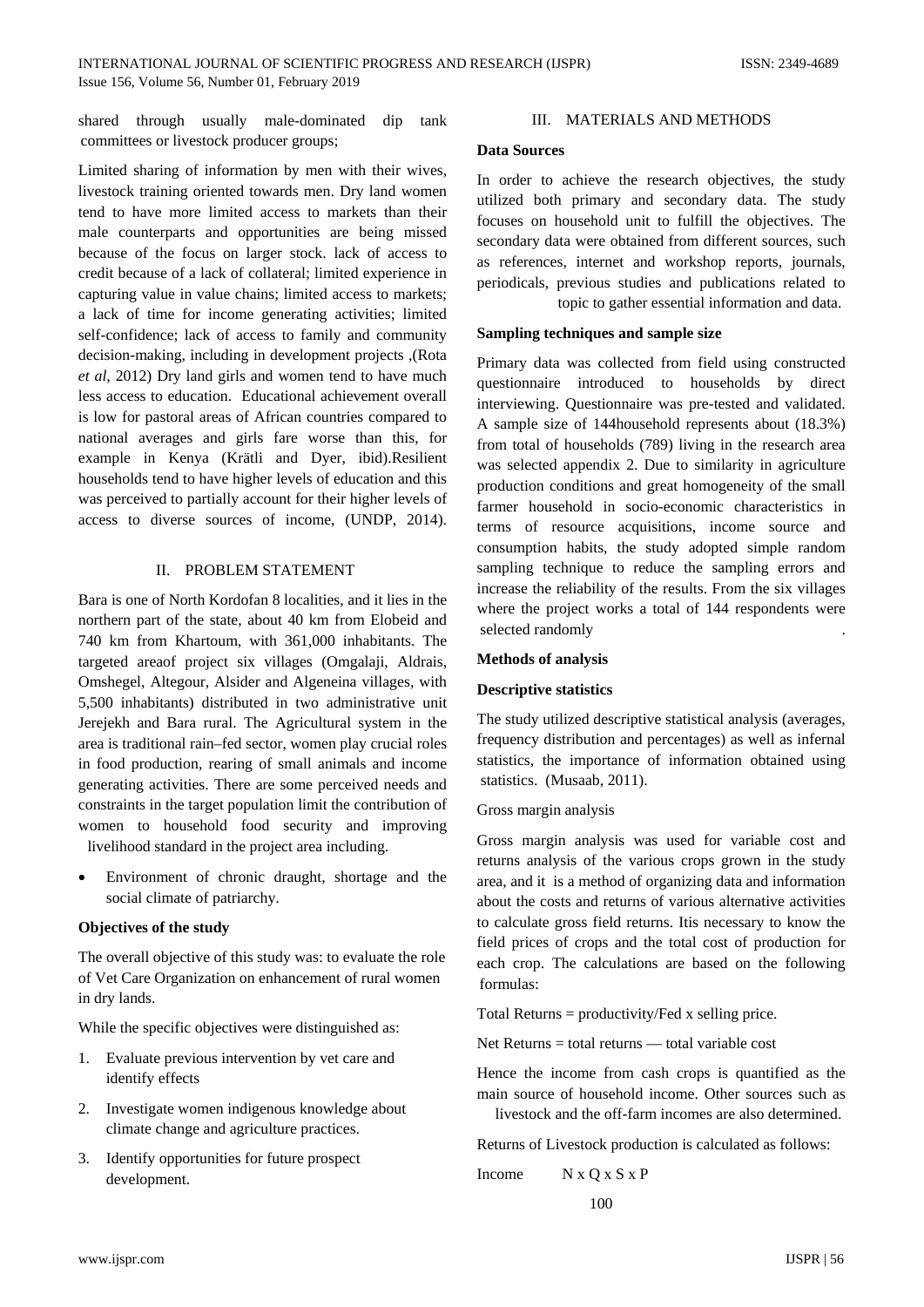Where:  $N =$  the total number of households in each rural council of the locality.  $Q =$  the percentage of households owned animals in each rural council.  $P =$  the number of animals sold annually.  $S =$  the selling prices. (Musab, 2009). Off-farm income comes from practicing different activities often or during the agricultural season such as the fire wood and charcoal collection, hand farm work, village trader, city work and remittance. The average off-farm income s estimated by collecting the returns from each activity. Household net income could be accounted by adding these incomes (Musab,2009). Linear programming analysis Expression of linear programming model MaximizeZ=  $\Sigma$ cjxj+ $\Sigma$ cj\*xj\* objective function Subject to:  $\sum_{\text{aijxi} \leq \text{bi}}$  constrained equation Xi and  $xi^* \ge 0$  non-negativity constraint activities Where:  $Z =$  maximization function subject to the following constraints Land/feddan. Labor (man-days) Capital (SDG) Productivity (Kg/fed). The activities: Sesame production  $= X1$ Groundnuts production  $= X2$ Rosella production =X3 (i)Land (feddan) a I jxj<Cl (3.1) ……………………………………………………. a I j is the available land Where cL is the size of household cultivated land. (ii) Labor (man-days) rndij< D (3.2) ……………………………………………………… Where: D is the available man-days for the production activities. mdij is the required man-days fir the production activities. (iii) Capital (SDG)  $k I j x j < W k$ (3.3) ………………………………………………….. Where: Wk is the amount of available working capital Kij is the amount of required working capital. (iv) Productivity Kg/fed. a ij  $P D > p$ (3.4) …………………………………………………….. Where: P is the available productivity for production activities. aijPD is the required productivity for production activities. Maximize  $Z = 2$  cjxj + cj\*xj\* (i.e. objective function) (3.5) Subject to constraints aijxj< bi constrain equation Xj an dxj> o Where:  $Z =$  gross margin.  $Cj$  = price of production.  $Ci^*$  = price off-farm production.  $=$  level at productivity activity".  $X_i^*$ Xj\* level of off-farm. aij = resources required.  $bi =$  resource available.  $I =$  number of activities.  $i =$  number of resources. IV. RESULTS AND DISCUSSION **Knowledge and indicators of Climate Change in VCO project in Bara locality** Long experiences with climate change in targeted area and availability of indigenous knowledge of climate change among respondents within and out project. According to table (1) the study showed that, majority of respondents in and out project have knowledge of climate change were, 77.8% in project versus 80.6% out project. Also respondents in and out project have knowledge of climate change and they can identify the indicators of climate, 31.9% Fluctuation of rain from project respondents versus 9.7% out project, 2.8% Soil degradation for in project versus 4.2% out project, 5.6% pests for in project versus 8.3% out project, 37.5% Fluctuation of rain, Soil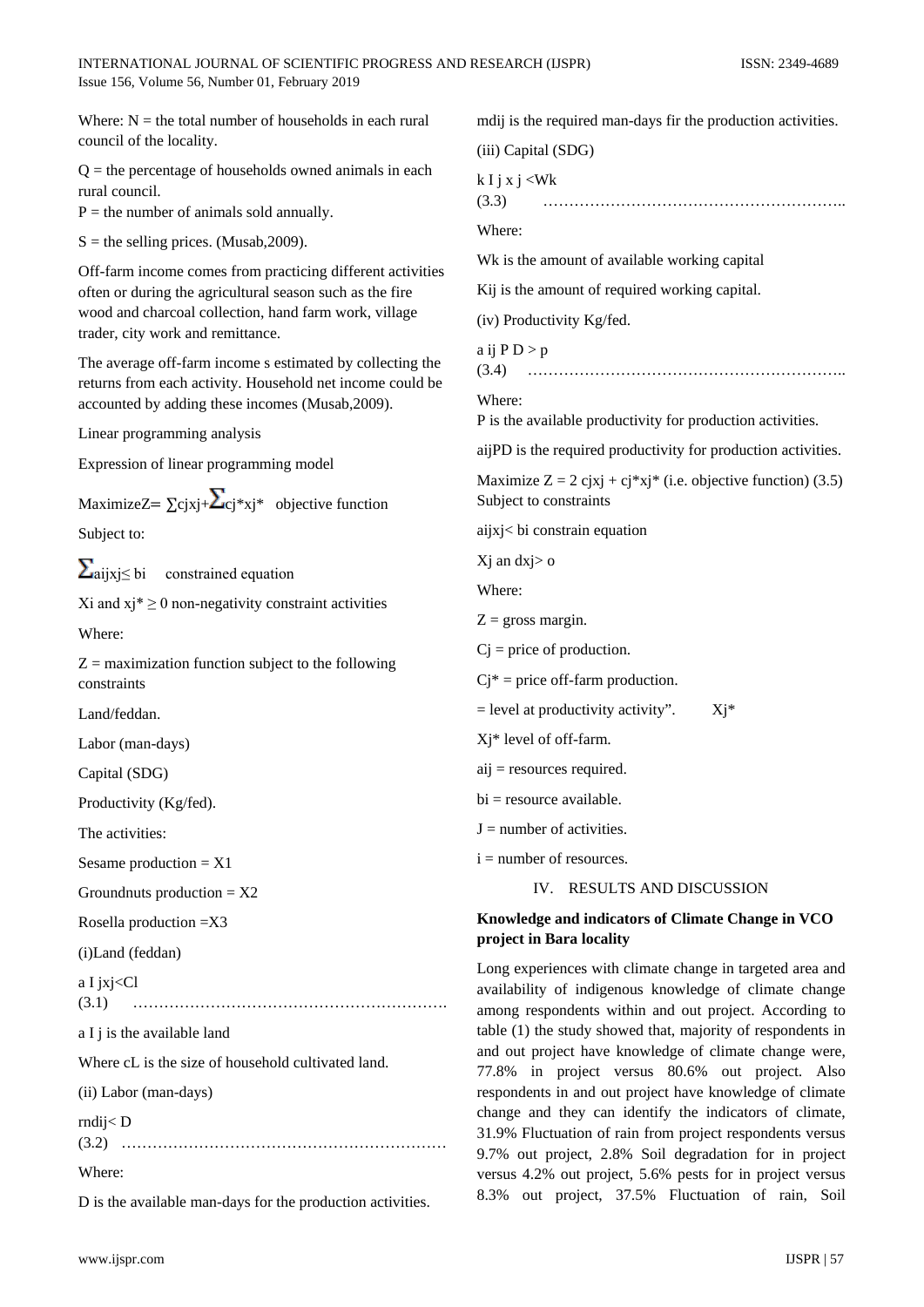degradation and pests for in project versus 58.3% for out project.

|  |  | Table (1) Knowledge and indicators of Climate Change in VCO project in Bara L. |  |
|--|--|--------------------------------------------------------------------------------|--|
|  |  |                                                                                |  |

| <b>Items</b>                                    | <b>Within Project</b> | <b>Out Project</b> |  |
|-------------------------------------------------|-----------------------|--------------------|--|
|                                                 | $\frac{6}{6}$         | $\frac{6}{9}$      |  |
| Knowledge of climate change                     |                       |                    |  |
| Yes                                             | 77.8                  | 80.6               |  |
| <b>No</b>                                       | 22.2                  | 19.4               |  |
| <b>Indicators of Climate change</b>             |                       |                    |  |
| <b>Fluctuation of Rain</b>                      | 31.9                  | 9.7                |  |
| Soil degradation                                | 2.8                   | 4.2                |  |
| Pests                                           | 5.6                   | 8.3                |  |
| Fluctuation of rain, Soil degradation and pests | 37.5                  | 58.3               |  |





**Figure 1: Knowledge about Climate Change in Bara L.**

## **Jubraka\* production and drip irrigation system in VCO project of Bara L.**

To increase household's income and nutrition VCO succeeded to train 104 household women in drip irrigation, technical training in installation and maintenance of drip irrigation besides training in vegetable production. According to table (2),100% of the respondents confirmed that they have Jubraka, while 88.9% confirmed, that they received training in vegetables production from the project, vegetables produced by respondents in their jubraka were, 48.6% grow cucumber, watercress, okra, 51.4% grow Tomatoes, cucumber, watercress, okra, while 100% of them confirm that they used drip irrigation system in their Jubraka , while100% of respondents confirmed that they received training in drip irrigation from VCO project, where 65.3% of them faced problems of drip irrigation compare with 62.5% that they benefit from drip irrigation system in their Jubraka.

## \***small piece of land around houses in a village cultivated by women for vegetables and other family needs production**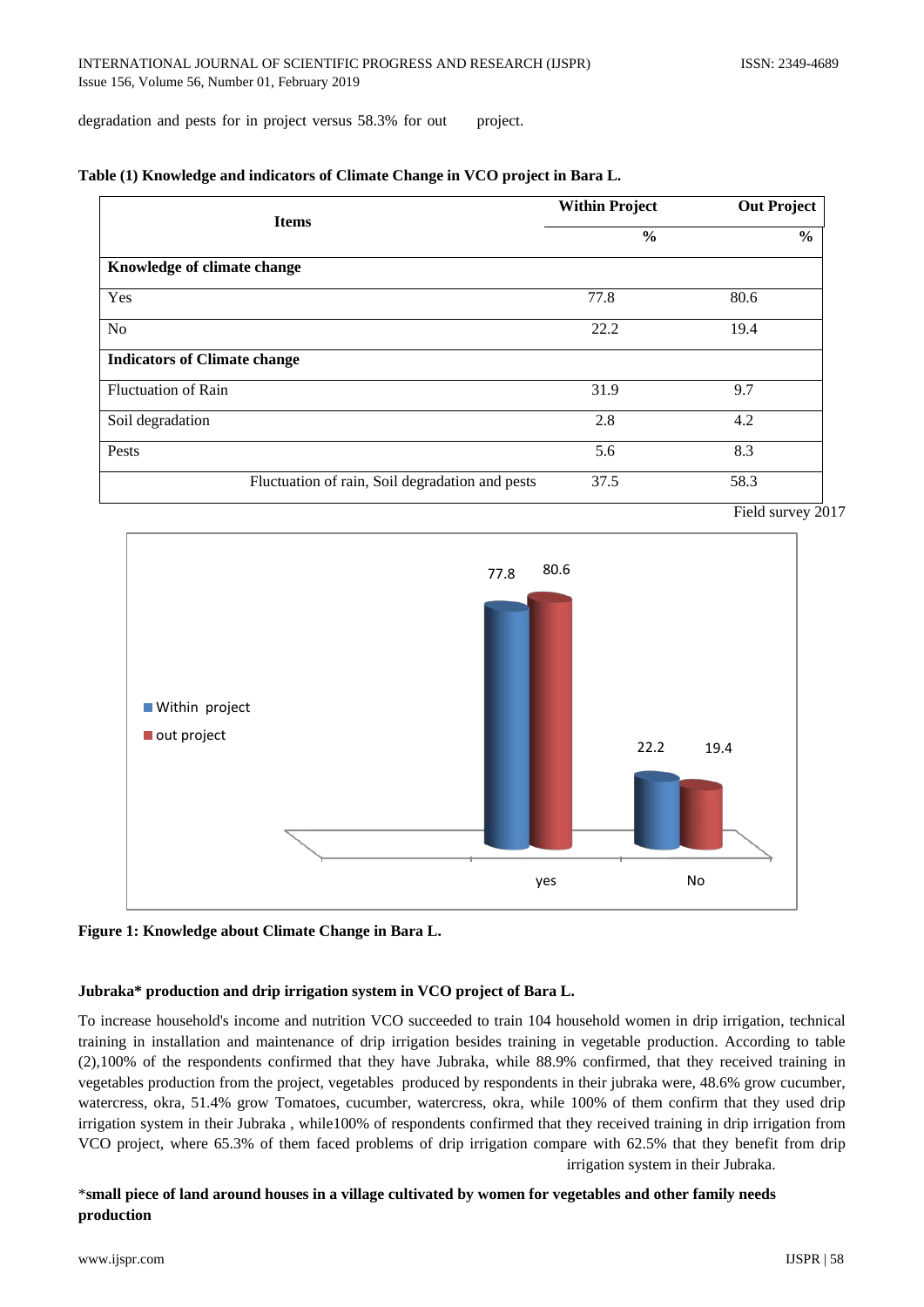## **Tabl:(2 ) Jubraka production and drip irrigation system in VCO project of Bara L**

| <b>Items</b>                                                                 |                | <b>Within Project</b> |
|------------------------------------------------------------------------------|----------------|-----------------------|
|                                                                              |                | $\frac{6}{6}$         |
| <b>Availability of Jubraka</b>                                               |                |                       |
|                                                                              | Yes            | 100.0                 |
| Training in vegetable received from VCO                                      |                |                       |
|                                                                              | Yes            | 88.9                  |
|                                                                              | N <sub>0</sub> | 11.1                  |
| Types of vegetables produced                                                 |                |                       |
| cucumber, watercress, okra                                                   |                | 48.6                  |
| Tomatoes', cucumber, okra and watercress.                                    |                | 51.4                  |
| Type of irrigation                                                           |                |                       |
| drip irrigation                                                              |                | 100.0                 |
| Training of drip irrigation received from VCO                                |                |                       |
| Yes                                                                          |                | 65.3                  |
| No                                                                           |                | 34.7                  |
| Problems of drip irrigation system                                           |                |                       |
| Yes                                                                          |                | 62.5                  |
| No                                                                           |                | 37.5                  |
| Benefits of vegetable produced by drip irrigation                            |                |                       |
| <b>Increased Income</b>                                                      |                | 12.5                  |
| Improvement of family Nutrition                                              |                | 51.4                  |
| Increased Income and Improvement of family Nutrition                         |                | 23.6                  |
| Increased Income, Improvement of family Nutrition and Social Participations. |                | 12.5                  |

Field survey 2017

## **Extension Services in VCO project in Bara locality**

Agricultural department of Bara locality has Memo random of understanding(MOU) with VCO to provide technical support for the respondents during project period .Result in table (3) revealed that, the frequent visits of extension officer to the respondents during VCO project , were, 19.4% weekly visits, 69.4% after two weeks,8.3% after three weeks,2.8% per month, where of them(86.1%) confirmed their benefit from extension services provided by agricultural department in Bara locality during VCO project, compared with 90.3% of respondent received environmental identification from extension services providers .

## **Table (3) Extension Services in VCO project in Bara locality**

| <b>Items</b>                                                | <b>Within Project</b> |
|-------------------------------------------------------------|-----------------------|
|                                                             | $\frac{6}{9}$         |
| <b>Extension visits</b>                                     |                       |
| Weekly                                                      | 19.4                  |
| after two week                                              | 69.4                  |
| after three weeks                                           | 8.3                   |
| per month                                                   | 2.8                   |
| <b>Visit benefits</b>                                       |                       |
| Yes                                                         | 86.1                  |
| N <sub>o</sub>                                              | 13.9                  |
| <b>Environmental identification received from extension</b> |                       |
| Yes                                                         | 90.3                  |
| N <sub>o</sub>                                              | 9.7                   |

Field survey 2017

## **4.9. Gross Margin Analysis Results**

## **Gross Margin of the Crops:**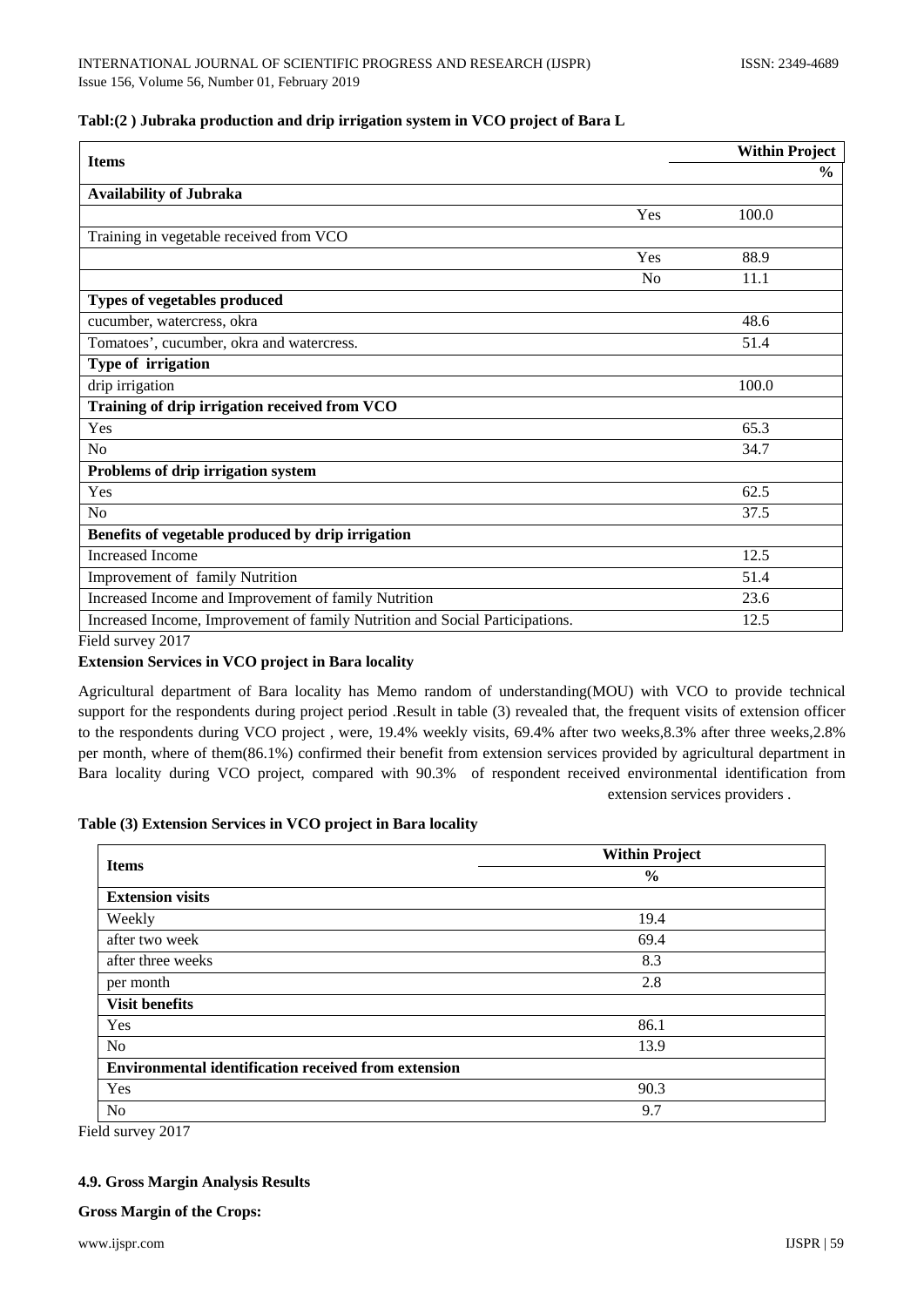On average gross margin per feddan for sorghum, millet, groundnuts, sesame, Roselle were SDG 1025.25 , 1422.5, 832, 1758 and SDG 661 respectively. Table (4).

| <b>Item</b>          | <b>SDG</b> |         |        |                |                |  |  |
|----------------------|------------|---------|--------|----------------|----------------|--|--|
|                      | Millet     | Sorghum | Sesame | Groundnuts     | Roselle        |  |  |
| Land rent            | 57         | 50      | 50     | 65             | 50             |  |  |
| cleaning             | 59         | 54      | 51     | 55             | 40             |  |  |
| Plowing              | 95         | 60      | 59     | 62             | 50             |  |  |
| Seeds                | 9          | 15      | 15     | 18             | 11             |  |  |
| cultivating          | 51         | 50      | 62     | 58             | 40             |  |  |
| first weeding        | 86         | 114     | 52     | 65             | 80             |  |  |
| harvesting           | 88         | 87      | 55     | 50             | 45             |  |  |
| collecting           | 50         | 58      | 49     | 45             | 49             |  |  |
| Threshing            | 51         | 63      | 60     |                | 50             |  |  |
| pesticide            |            |         |        |                |                |  |  |
| deportation          | 8          | 9       | 6      | $\overline{4}$ | $\overline{4}$ |  |  |
| sack                 | 9          | 6       | 6      | 6              | 6              |  |  |
| <b>Total V. cost</b> | 589        | 567     | 465    | 428            | 497            |  |  |
| Yield (Kg/fed)       | 298        | 275     | 266    | 180            | 200            |  |  |
| Field price          | 6.75       | 5.79    | 8.36   | 7              | 5.7            |  |  |
| Gross output         | 2011.5     | 1592.25 | 2223   | 1260           | 940            |  |  |
| <b>Gross margin</b>  | 1422.5     | 1025.25 | 1758   | 832            | 661            |  |  |

|  |  |  | Table (4): Partial Crop Budget for Bara locality by kg and SDG/Feddan |  |  |
|--|--|--|-----------------------------------------------------------------------|--|--|
|  |  |  |                                                                       |  |  |

**Source: field survey 2014,** 

#### **Optimal Solution for Linear Programming Model:**

**The optimum crops combination for the household in the study area was to cultivate 5.434 feddans of sesame to get a maximum total gross margin of SDG 9553.Table (5).**

|       | Crop | Area/ feddan | Gross margin/Feddan | Value/SDG |  |
|-------|------|--------------|---------------------|-----------|--|
| X1    |      |              | 1422.5              |           |  |
| X2    |      |              | 1025.25             |           |  |
| X3    |      | 5.434        | 1758                | 9553      |  |
| X4    |      |              | 832                 |           |  |
| X5    |      |              | 661                 |           |  |
| Total |      |              |                     | 9553      |  |

Table (5) optimal solution of the linear programming model in Bara Locality

# **Project Assessment from Respondents Point of view within the project:**

Study revealed that 97.2 from respondents mentioned that the project has succeeded and applicable. According to table (6), general assessment of VCO project activities were, 40.3% Successful and applicable for the project areas in terms of the application, 56.9% Successful and needs some improvements to be applicable with the project areas.

| <b>Items</b>                                                               | Within project |  |
|----------------------------------------------------------------------------|----------------|--|
|                                                                            | $\frac{0}{0}$  |  |
| Successful and applicable for the villages in terms of the application.    | 40.3           |  |
| Successful and needs to some improvements to be applicable with the areas. | 56.9           |  |
| It is not successful and must be reconsidered.                             | 2.8            |  |

#### **Table: (6)** Project Assessment from Respondents Point of view within the project